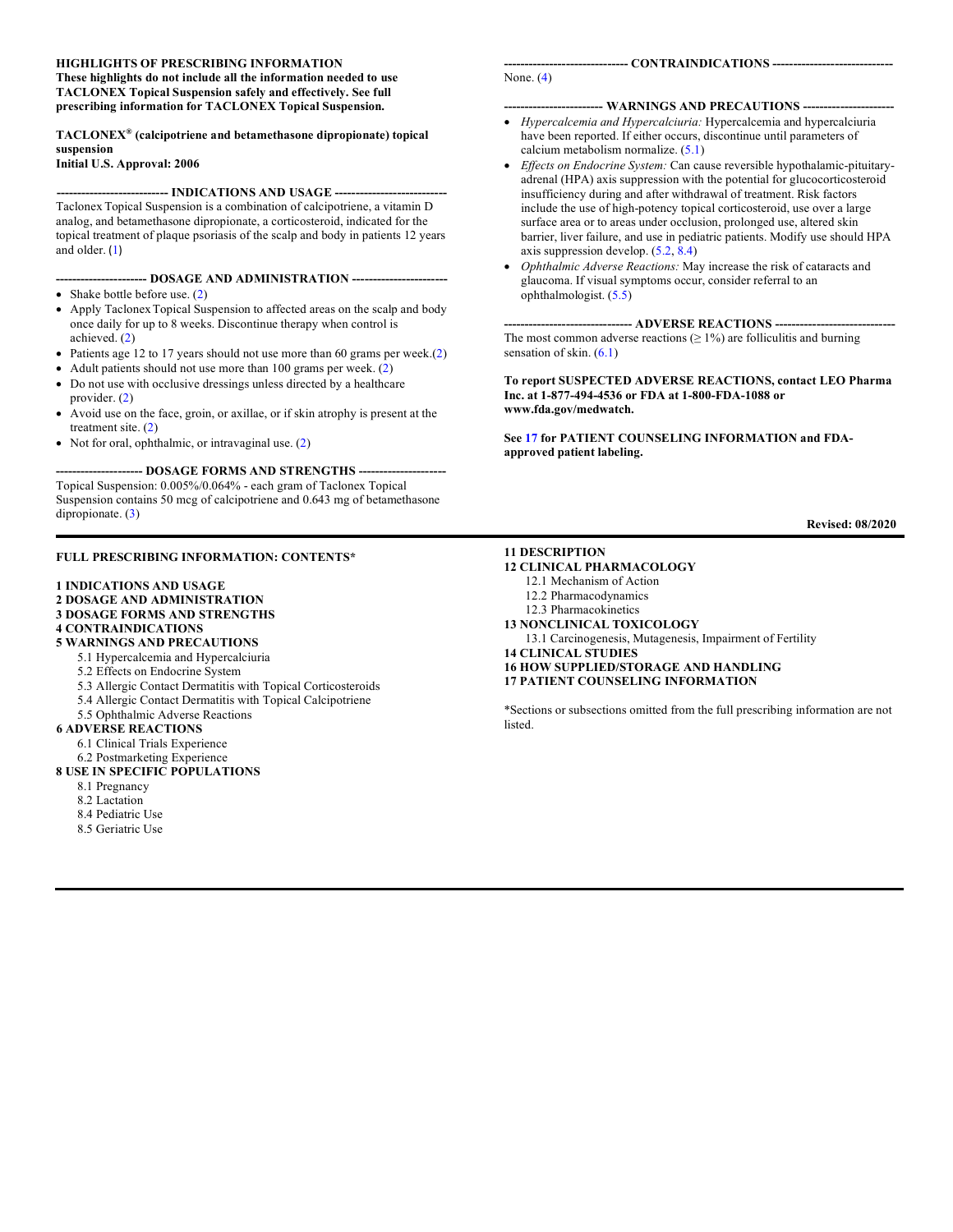## **FULL PRESCRIBING INFORMATION 1 INDICATIONS AND USAGE**

## <span id="page-1-0"></span>Taclonex® Topical Suspension is indicated for the topical treatment of plaque psoriasis of the scalp and body in patients 12 years and older.

# <span id="page-1-1"></span>**2 DOSAGE AND ADMINISTRATION**

Instruct patients to shake bottle prior to using Taclonex Topical Suspension. Apply Taclonex Topical Suspension to affected areas on the scalp and body once daily for up to 8 weeks. Taclonex Topical Suspension should be discontinued when control is achieved. Instruct patients to wash their hands after applying the product. Inform patients that they should not take a bath or shower or wash their hair right after application of Taclonex Topical Suspension.

Patients 12 to 17 years should not use more than 60 grams per week and patients 18 years and older should not use more than 100 grams per week.

Taclonex Topical Suspension should **not** be:

- Used with occlusive dressings unless directed by a healthcare provider.
- Used on the face, groin, or axillae, or if skin atrophy is present at the treatment site.
- Applied to the scalp in the 12 hours before or after any chemical treatments to the hair.

Taclonex Topical Suspension is not for oral, ophthalmic, or intravaginal use.

## <span id="page-1-2"></span>**3 DOSAGE FORMS AND STRENGTHS**

Topical Suspension: 0.005%/0.064% - each gram contains 50 mcg of calcipotriene and 0.643 mg of betamethasone dipropionate in a viscous, nearly odorless, almost clear, colorless to slightly off-white suspension.

## <span id="page-1-3"></span>**4 CONTRAINDICATIONS**

None.

## <span id="page-1-4"></span>**5 WARNINGS AND PRECAUTIONS**

## <span id="page-1-5"></span>**5.1 Hypercalcemia and Hypercalciuria**

Hypercalcemia and hypercalciuria have been observed with use of Taclonex Topical Suspension. If hypercalcemia or hypercalciuria develop, discontinue treatment until parameters of calcium metabolism have normalized. The incidence of hypercalcemia and hypercalciuria following Taclonex Topical Suspension treatment of more than 8 weeks has not been evaluated *[see Clinical Pharmacology [\(12.2\)](#page-6-2)].*

## <span id="page-1-6"></span>**5.2 Effects on Endocrine System**

## Hypothalamic-Pituitary-Adrenal Axis Suppression

Taclonex Topical Suspension can cause reversible hypothalamic-pituitary-adrenal (HPA) axis suppression with the potential for clinical glucocorticosteroid insufficiency. This may occur during treatment or upon withdrawal of treatment. Factors that predispose a patient to HPA axis suppression include the use of high-potency steroids, large treatment surface areas, prolonged use, use of occlusive dressings, altered skin barrier, liver failure, and young age.

Evaluation for HPA axis suppression may be done by using the adrenocorticotropic hormone (ACTH) stimulation test. If HPA axis suppression is documented, gradually withdraw Taclonex Topical Suspension, reduce the frequency of application, or substitute with a less potent corticosteroid.

The following trials evaluated the effects of Taclonex Topical Suspension on HPA axis suppression:

- In a trial evaluating the effects of Taclonex Topical Suspension and Taclonex Ointment on the HPA axis, 32 adult subjects applied both Taclonex Topical Suspension on the scalp and Taclonex Ointment on the body. Adrenal suppression was identified in 5 of 32 subjects (16%) after 4 weeks of treatment and in 2 of 11 subjects (18%) who continued treatment for 8 weeks. In another trial, 36 adult subjects applied Taclonex Topical Suspension on the body and scalp and 7 subjects applied Taclonex Topical Suspension on the body. Adrenal suppression occurred in 3 out of 43 subjects (7%) after 4 weeks of treatment and in none of the 36 subjects who continued treatment for 8 weeks [*see Clinical Pharmacology [\(12.2\)](#page-6-2)*].
- In two trials, the effects of Taclonex Topical Suspension on the HPA axis were evaluated in 31 and 30 pediatric subjects aged 12 to 17 years old who applied Taclonex Topical suspension on the scalp and the scalp/body, respectively. Adrenal suppression occurred in 1 of 30 evaluable subjects (3%) after 4 weeks of treatment (scalp) and 5 of 31 evaluable subjects (16%) after up to 8 weeks of treatment (scalp and body) *[see Use in Specific Populations [\(8.4\)](#page-4-1) and Clinical Pharmacology [\(12.2\)](#page-6-2)].*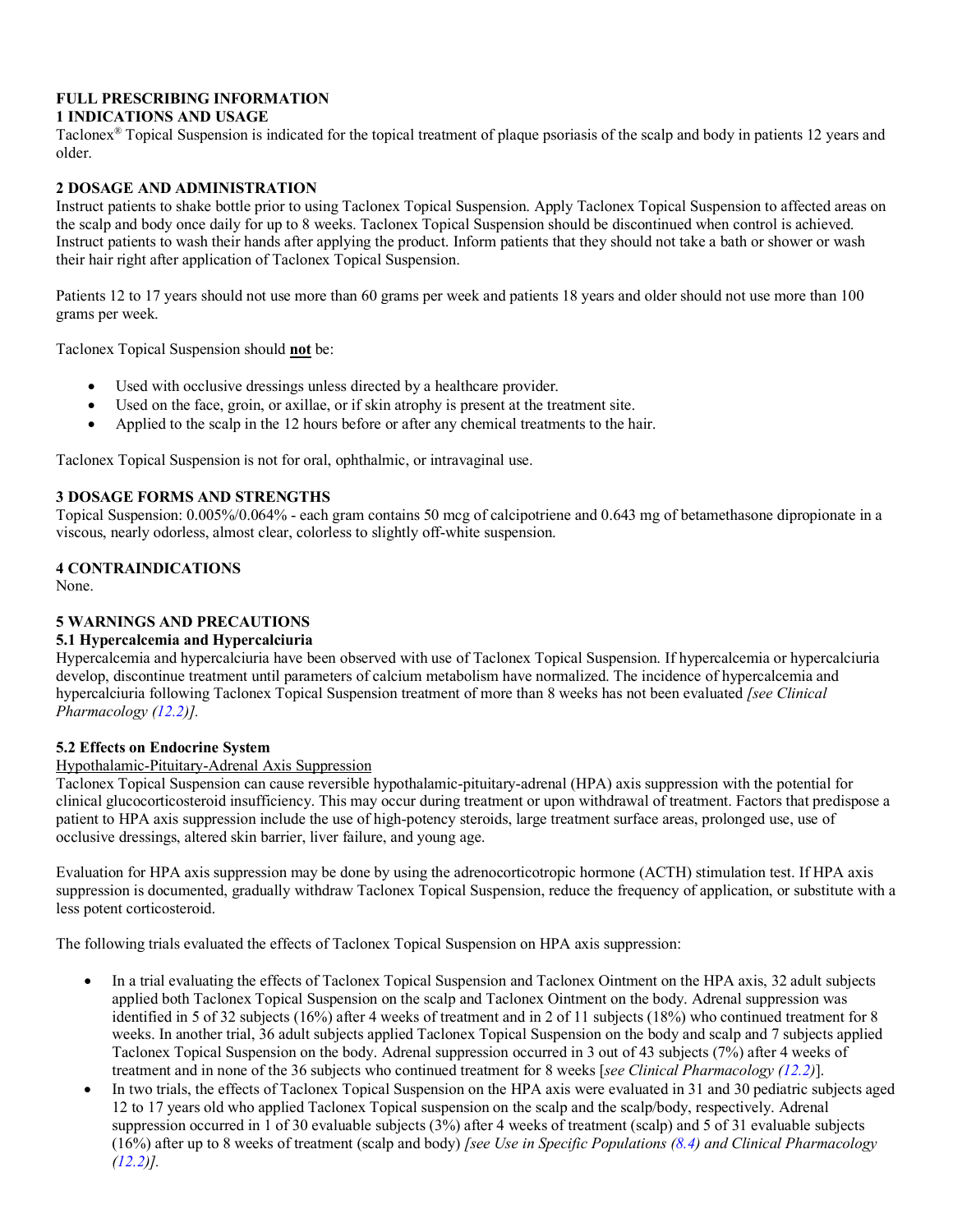## Cushing's Syndrome and Hyperglycemia

Cushing's syndrome and hyperglycemia may occur due to the systemic effects of the topical corticosteroid. These complications are rare and generally occur after prolonged exposure to excessively large doses, especially of high-potency topical corticosteroids.

## Additional Considerations for Endocrine Adverse Reactions

Pediatric patients may be more susceptible to systemic toxicity due to their larger skin surface to body mass ratios *[see Use in Specific Populations [\(8.4\)](#page-4-1) and Clinical Pharmacology [\(12.2\)](#page-6-2)].*

Use of more than one corticosteroid-containing product at the same time may increase the total systemic corticosteroid exposure.

## <span id="page-2-0"></span>**5.3 Allergic Contact Dermatitis with Topical Corticosteroids**

Allergic contact dermatitis to a topical corticosteroid is usually diagnosed by observing a failure to heal rather than a clinical exacerbation. Such an observation should be corroborated with appropriate diagnostic patch testing.

## <span id="page-2-1"></span>**5.4 Allergic Contact Dermatitis with Topical Calcipotriene**

Allergic contact dermatitis has been observed with use of topical calcipotriene. Such an observation should be corroborated with appropriate diagnostic patch testing.

## **5.5 Ophthalmic Adverse Reactions**

<span id="page-2-2"></span>Use of topical corticosteroids, including Taclonex® Topical Suspension, may increase the risk of posterior subcapsular cataracts and glaucoma. Cataracts and glaucoma have been reported with the postmarketing use of topical corticosteroid products *[see Adverse Reactions [\(6.2\)](#page-3-0)].* Avoid contact of Taclonex Topical Suspension with eyes. Taclonex Topical Suspension may cause eye irritation. Advise patients to report any visual symptoms and consider referral to an ophthalmologist for evaluation.

## <span id="page-2-3"></span>**6 ADVERSE REACTIONS**

## <span id="page-2-4"></span>**6.1 Clinical Trials Experience**

Because clinical trials are conducted under widely varying conditions, adverse reaction rates observed in the clinical trials of a drug cannot be directly compared to rates in the clinical trials of another drug and may not reflect the rates observed in practice.

#### Clinical Trials Conducted in Subjects 18 years and older with Psoriasis of the Scalp

The rates of adverse reactions described below were from randomized, multicenter, vehicle- and/or active controlled clinical trials in adult subjects with psoriasis of the scalp *[see Clinical Studies [\(14\)](#page-8-0)].* Subjects applied study product once daily for 8 weeks, and the median weekly dose was 12.6 grams.

Adverse reactions that occurred in **≥**1% of subjects treated with Taclonex Topical Suspension and at a rate higher than in subjects treated with vehicle are presented in [Table 1.](#page-2-5)

<span id="page-2-5"></span>

| Table 1. Number and Percentage of Subjects with Adverse Reactions in Scalp Psoriasis Trials<br>(Events Reported by $\geq$ 1% of Subjects and for Which a Relationship is Possible) |                                                           |                                                              |                                        |                    |  |  |
|------------------------------------------------------------------------------------------------------------------------------------------------------------------------------------|-----------------------------------------------------------|--------------------------------------------------------------|----------------------------------------|--------------------|--|--|
|                                                                                                                                                                                    | <b>Taclonex Topical</b><br><b>Suspension</b><br>$N=1,953$ | <b>Betamethasone</b><br>Dipropionate in vehicle<br>$N=1,214$ | Calcipotriene in<br>vehicle<br>$N=979$ | Vehicle<br>$N=173$ |  |  |
| Event                                                                                                                                                                              | # of subjects $(\% )$                                     |                                                              |                                        |                    |  |  |
| Folliculitis                                                                                                                                                                       | 16(1%)                                                    | 12 (1%)                                                      | $5(1\%)$                               | $0(0\%)$           |  |  |
| Burning sensation of<br>skin                                                                                                                                                       | 13 $(1%)$                                                 | $10(1\%)$                                                    | 29(3%)                                 | $0(0\%)$           |  |  |

Other less common adverse reactions (<1% but >0.1%) were, in decreasing order of incidence: acne, exacerbation of psoriasis, eye irritation, and pustular rash.

In a 52-week trial, adverse reactions that were reported by >1% of subjects treated with Taclonex Topical Suspension were pruritus  $(3.6\%)$ , psoriasis  $(2.4\%)$ , erythema  $(2.1\%)$ , skin irritation  $(1.4\%)$ , and folliculitis  $(1.2\%)$ .

## Clinical Trials Conducted in Subjects 18 years and older with Psoriasis of the Body

In randomized, multicenter, vehicle- and/or active controlled clinical trials in adult subjects with plaque psoriasis on non-scalp areas, 824 subjects applied Taclonex Topical Suspension once daily for 8 weeks *[see Clinical Studies [\(14\)](#page-8-0)].* The median weekly dose was 22.6 grams.

There were no adverse reactions that occurred in ≥1% of subjects treated with Taclonex Topical Suspension and at a rate higher than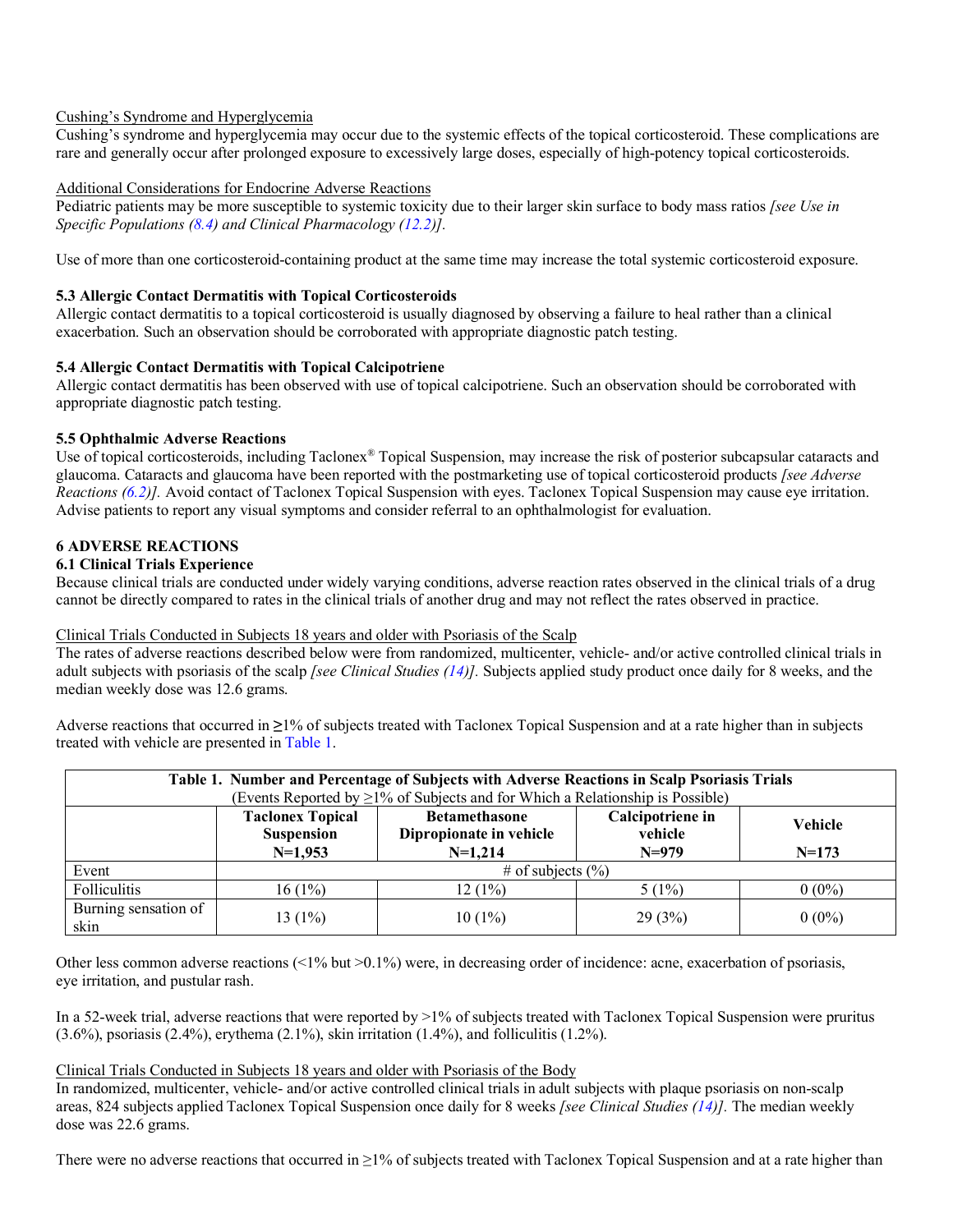in subjects treated with vehicle. Other less common adverse reactions (<1% but >0.1%) were, in decreasing order of incidence: rash and folliculitis.

## Clinical Trials Conducted in Subjects 12 to 17 years with Psoriasis of the Scalp

In two uncontrolled clinical trials, 109 subjects aged 12 to 17 years with plaque psoriasis of the scalp applied Taclonex® Topical Suspension once daily for up to 8 weeks. The median weekly dose was 40 grams. Adverse reactions included acne, acneiform dermatitis and application site pruritus (0.9% each) *[see Use in Specific Populations [\(8.4\)](#page-4-1) and Clinical Pharmacology [\(12.2\)](#page-6-2)]*.

#### Clinical Trial Conducted in Subjects 12 to 17 years with Psoriasis of the Scalp and Body

In an uncontrolled clinical trial, 107 subjects aged 12 to 17 years with plaque psoriasis of the scalp and body applied Taclonex Topical Suspension once daily for up to 8 weeks. The median weekly dose was 26.6 grams. Adverse reactions were folliculitis, acne, and erythema (0.9% each) *[see Use in Specific Populations [\(8.4\)](#page-4-1) and Clinical Pharmacology [\(12.2\)](#page-6-2)]*.

## <span id="page-3-0"></span>**6.2 PostmarketingExperience**

Because adverse reactions are reported voluntarily from a population of uncertain size, it is not always possible to reliably estimate their frequency or establish a causal relationship to drug exposure.

Postmarketing reports for local adverse reactions to topical corticosteroids included atrophy, striae, telangiectasias, itching, dryness, hypopigmentation, perioral dermatitis, secondary infection, and miliaria.

Ophthalmic adverse reactions of cataracts, glaucoma, increased intraocular pressure, and central serous chorioretinopathy have been reported during use of topical corticosteroids, including topical betamethasone products.

## <span id="page-3-1"></span>**8 USE IN SPECIFIC POPULATIONS**

## <span id="page-3-2"></span>**8.1 Pregnancy**

#### Risk Summary

Available data with Taclonex Topical Suspension are not sufficient to evaluate a drug-associated risk for major birth defects, miscarriages, or adverse maternal or fetal outcomes. Although there are no available data on use of the calcipotriene component in pregnant women, systemic exposure to calcipotriene after topical administration of Taclonex Topical Suspension is likely to be low *[see Clinical Pharmacology [\(12.3\)](#page-6-3)].*

Observational studies suggest an increased risk of having low birth weight infants with the maternal use of potent or super potent topical corticosteroids (*se[e Data](#page-3-3)*). Advise pregnant women that Taclonex Topical Suspension may increase the potential risk of having a low birth weight infant and to use Taclonex Topical Suspension on the smallest area of skin and for the shortest duration possible.

In animal reproduction studies, oral administration of calcipotriene to pregnant rats during the period of organogenesis resulted in an increased incidence of minor skeletal abnormalities, including enlarged fontanelles and extra ribs (*see [Data](#page-3-3)*). Oral administration of calcipotriene to pregnant rabbits during the period of organogenesis had no apparent effects on embryo-fetal development. Subcutaneous administration of betamethasone dipropionate to pregnant rats and rabbits during the period of organogenesis resulted in fetal toxicity, including fetal deaths, reduced fetal weight, and fetal malformations (cleft palate and crooked or short tail) (*se[e Data](#page-3-3)*). The available data do not allow the calculation of relevant comparisons between the systemic exposures of calcipotriene and betamethasone dipropionate observed in animal studies to the systemic exposures that would be expected in humans after topical use of Taclonex Topical Suspension.

The estimated background risk of major birth defects and miscarriage of the indicated population is unknown. All pregnancies have a background risk of birth defect, loss, or other adverse outcomes. In the U.S. general population, the estimated background risk of major birth defects and miscarriage in clinically recognized pregnancies is 2% to 4% and 15% to 20%, respectively.

## <span id="page-3-3"></span>Data

#### *Human Data*

Available observational studies in pregnant women did not identify a drug-associated risk of major birth defects, preterm delivery, or fetal mortality with the use of topical corticosteroids of any potency. However, when the dispensed amount of potent or super potent topical corticosteroids exceeded 300 grams during the entire pregnancy, maternal use was associated with an increased risk of low birth weight in infants.

#### *Animal Data*

Embryo-fetal development studies with calcipotriene were performed by the oral route in rats and rabbits. Pregnant rats received dosages of 0, 6, 18, or 54 mcg/kg/day (0, 36, 108, and 324 mcg/m<sup>2</sup>/day, respectively) on days 6-15 of gestation (the period of organogenesis). There were no apparent effects on maternal survival, behavior, or body weight gain, no effects on litter parameters,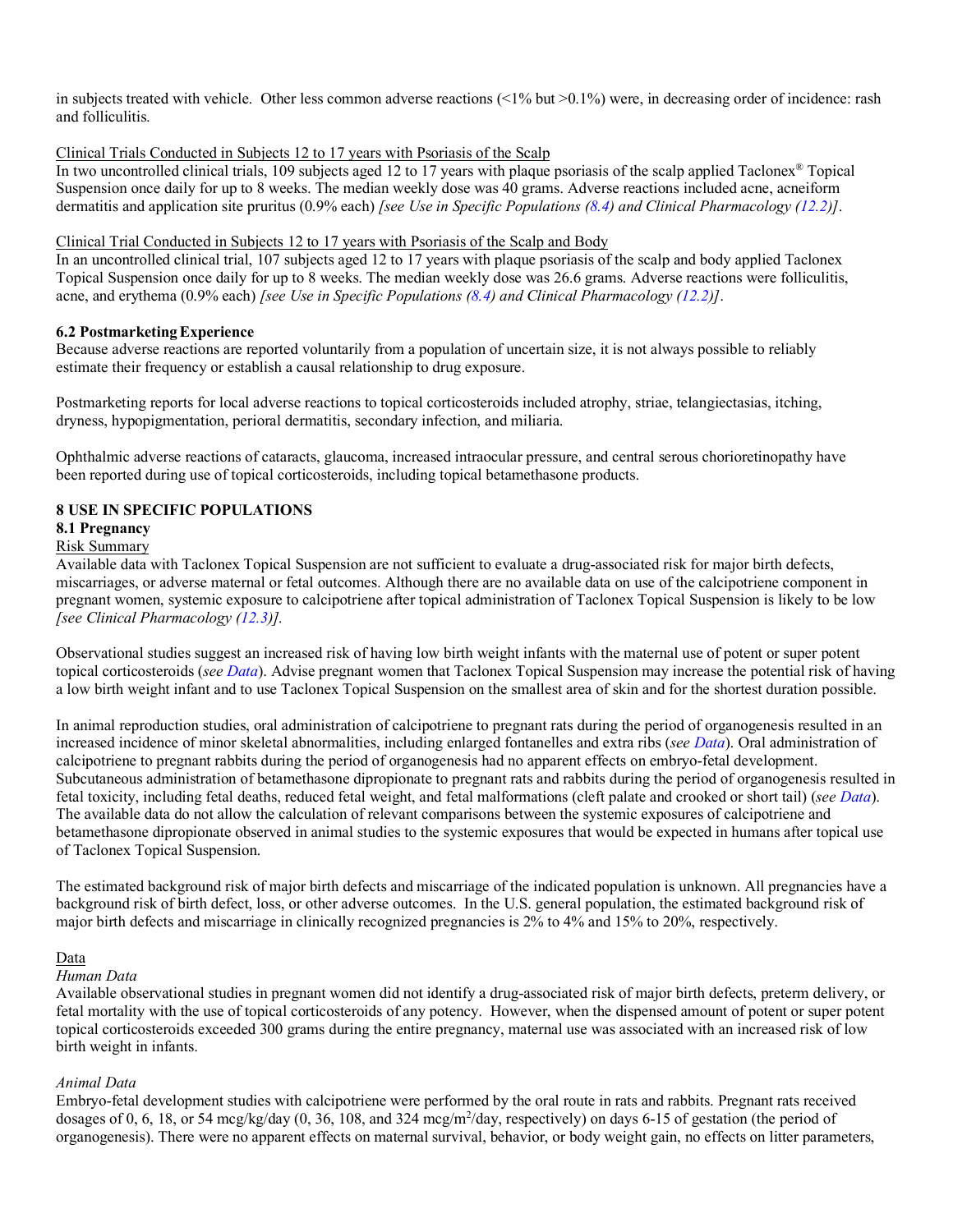and no effects on the incidence of major malformations in fetuses. Fetuses from dams dosed at 54 mcg/kg/day exhibited a significantly increased incidence of minor skeletal abnormalities, including enlarged fontanelles and extra ribs.

Pregnant rabbits were dosed daily with calcipotriene at exposures of 0, 4, 12, or 36 mcg/kg/day (0, 48, 144, and 432 mcg/m<sup>2</sup>/day, respectively) on days 6-18 of gestation (the period of organogenesis). Mean maternal body weight gain was reduced in animals dosed at 12 or 36 mcg/kg/day. The incidence of fetal deaths was increased in the group dosed at 36 mcg/kg/day; reduced fetal weight was also observed in this group. The incidence of major malformations among fetuses was not affected. An increase in the incidence of minor skeletal abnormalities, including incomplete ossification of sternebrae, pubic bones, and forelimb phalanges, was observed in the group dosed at 36 mcg/kg/day.

Embryo-fetal development studies with betamethasone dipropionate were performed via subcutaneous injection in mice and rabbits. Pregnant mice were administered doses of 0, 156, 625, or 2500 mcg/kg/day (0, 468, 1875, and 7500 mcg/m<sup>2</sup>/day, respectively) on days 7 through 13 of gestation (the period of organogenesis). Betamethasone dipropionate induced fetal toxicity, including fetal deaths, reduced fetal weight, malformations (increased incidence of the cleft palate and crooked or short tail), and minor skeletal abnormalities (delayed ossification of vertebra and sternebrae). Fetal toxicity was observed at the lowest exposure that was evaluated (156 mcg/kg/day).

Pregnant rabbits were injected subcutaneously at dosages of 0, 0.625, 2.5, and 10 mcg/kg/day  $(0, 7.5, 30, \text{ and } 120 \text{~mg/m}^2/\text{day}$ , respectively) on days 6 through 18 of gestation (the period of organogenesis). Betamethasone dipropionate induced fetal toxicity, including fetal deaths, reduced fetal weight, external malformations (including malformed ears, cleft palate, umbilical hernia, kinked tail, club foot, and club hand), and skeletal malformations (including absence of phalanges of the first digit and cranial dysplasia) at dosages of 2.5 mcg/kg/day and above.

Calcipotriene was evaluated for effects on peri- and post-natal development when orally administered to pregnant rats at dosages of 0, 6, 18 or 54 mcg/kg/day (0, 36, 108, and 324 mcg/m<sup>2</sup>/day, respectively) from gestation day 15 through day 20 postpartum. No remarkable effects were observed on any parameter, including survival, behavior, body weight, litter parameters, or the ability to nurse or rear pups.

Betamethasone dipropionate was evaluated for effects on peri- and post-natal development when orally administered to pregnant rats at dosages of 0, 100, 300, and 1000 mcg/kg/day (0, 600, 1800, and 6000 mcg/m<sup>2</sup>/day, respectively) from gestation day 6 through day 20 postpartum. Mean maternal body weight was significantly reduced on gestation day 20 in animals dosed at 300 and 1000 mcg/kg/day. The mean duration of gestation was slightly, but statistically significantly, increased at 100, 300, and 1000 mcg/kg/day. The mean percentage of pups that survived to day 4 was reduced in relation to dosage. On lactation day 5, the percentage of pups with a reflex to right themselves when placed on their back was significantly reduced at 1000 mcg/kg/day. No effects on the ability of pups to learn were observed, and the ability of the offspring of treated rats to reproduce was not affected.

## <span id="page-4-0"></span>**8.2 Lactation**

#### Risk Summary

There is no information regarding the presence of topically administered calcipotriene and betamethasone dipropionate in human milk, the effects on the breastfed infant, or the effects on milk production. Concentrations of calcipotriene in plasma are low after topical administration, and therefore, concentrations in human milk are likely to be low [*see Clinical Pharmacology [\(12.3\)](#page-6-3)].* It is not known whether topical administration of large amounts of betamethasone dipropionate could result in sufficient systemic absorption to produce detectable quantities in human milk *(se[e Clinical Considerations\)](#page-4-2).* The developmental and health benefits of breastfeeding should be considered along with the mother's clinical need for Taclonex® Topical Suspension and any potential adverse effects on the breastfed child from Taclonex Topical Suspension or from the underlying maternal condition.

#### <span id="page-4-2"></span>Clinical Considerations

To minimize potential exposure to the breastfed infant via breast milk, use Taclonex Topical Suspension on the smallest area of skin and for the shortest duration possible while breastfeeding. Advise breastfeeding women not to apply Taclonex Topical Suspension directly to the nipple and areola to avoid direct infant exposure *[see Use in Specific Populations [\(8.4\)](#page-4-1)]*.

## <span id="page-4-1"></span>**8.4 Pediatric Use**

The safety and effectiveness of Taclonex Topical Suspension for the treatment of plaque psoriasis of the scalp and body have been established in pediatric patients age 12 to 17 years. The use of TaclonexTopical Suspension for this indication is supported by evidence from adequate and well-controlled trials in adults and from three uncontrolled trials in pediatric subjects that enrolled 109 adolescents with moderate psoriasis of the scalp and 107 adolescents with psoriasis of the scalp and body. After 4 weeks of once daily treatment with Taclonex Topical Suspension, HPA axis suppression was observed in 3% of adolescents with psoriasis of the scalp and 16% of adolescents with psoriasis of the scalp and body. Calcium metabolism was evaluated in 107 adolescents with psoriasis of the scalp and body treated with Taclonex Topical Suspension and no cases of hypercalcemia or clinically relevant changes in urinary calcium were reported *[see Warnings and Precautions [\(5.2\)](#page-1-6), Adverse Reactions [\(6.1\)](#page-2-4), and Clinical Pharmacology [\(12.2\)](#page-6-2)].*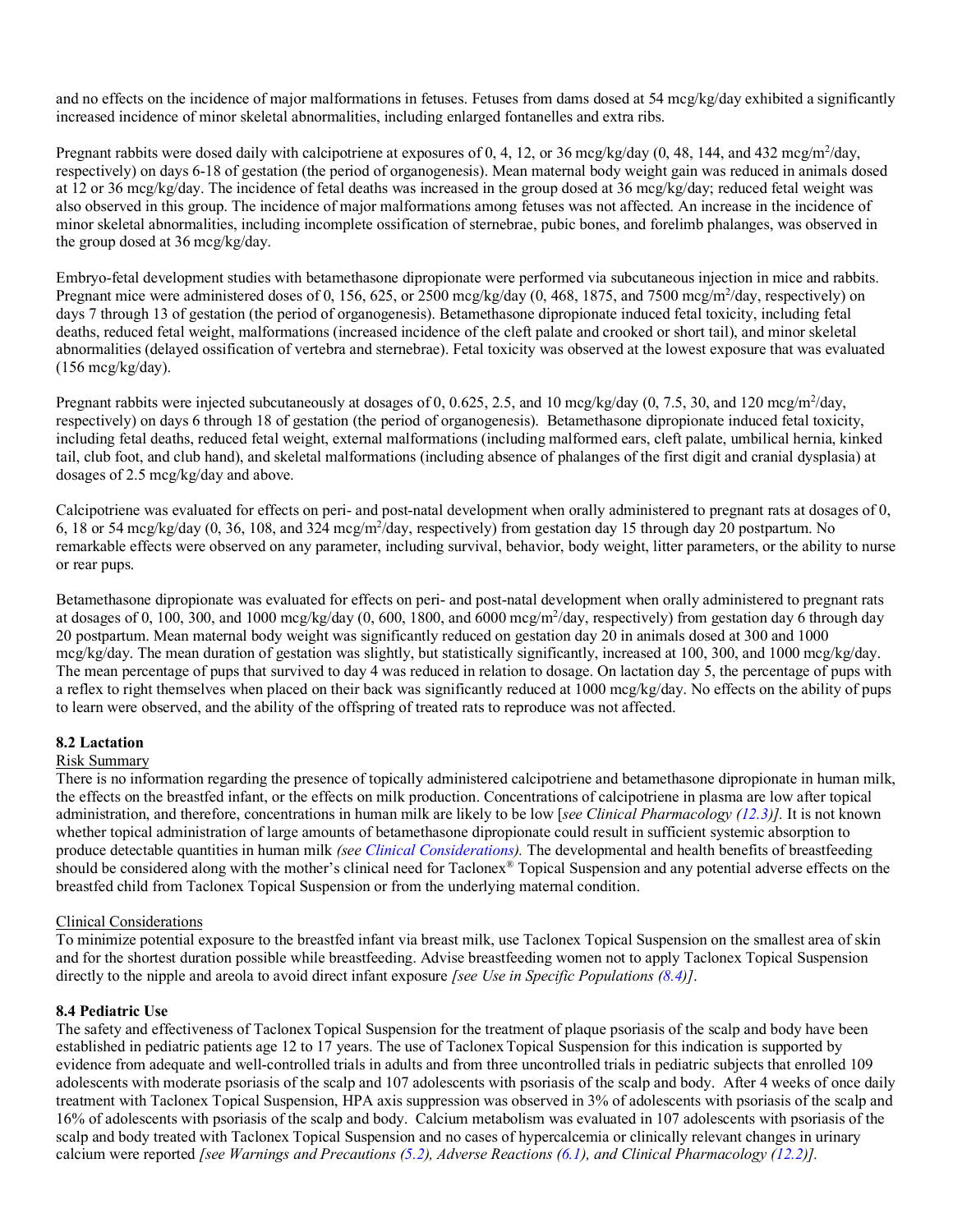Because of a higher ratio of skin surface area to body mass, pediatric patients are at a greater risk than adults of systemic toxicity when treated with topical corticosteroids. Pediatric patients are, therefore, also at greater risk of HPA axis suppression and adrenal insufficiency with the use of topical corticosteroids including Taclonex® Topical Suspension *[see Clinical Pharmacology [\(12.2\)](#page-6-2)].*

Rare systemic toxicities such as Cushing's syndrome, linear growth retardation, delayed weight gain, and intracranial hypertension have been reported in pediatric patients, especially those with prolonged exposure to large doses of high potency topical corticosteroids. Local adverse reactions including striae have also been reported with use of topical corticosteroids in pediatric patients.

The safety and effectiveness of Taclonex Topical Suspension in pediatric patients less than 12 years of age have not been established.

## <span id="page-5-0"></span>**8.5 Geriatric Use**

Clinical studies of Taclonex Topical Suspension in plaque psoriasis on non-scalp areas included 124 subjects who were 65 years of age or older, and 36 were 75 years of age or older. Clinical studies of Taclonex Topical Suspension in subjects with psoriasis of the scalp included 334 subjects who were 65 years or older and 84 subjects who were 75 years or older.

No overall differences in safety or effectiveness of Taclonex Topical Suspension were observed between these subjects and younger subjects, and other reported clinical experience has not identified any differences in responses between the elderly and younger subjects, but greater sensitivity of some older individuals cannot be ruled out.

## <span id="page-5-1"></span>**11 DESCRIPTION**

Taclonex Topical Suspension contains calcipotriene hydrate and betamethasone dipropionate. It is for topical use only. Calcipotriene hydrate is a synthetic vitamin D3 analog.

#### Calcipotriene Hydrate

Calcipotriene hydrate is a vitamin D analog and has the chemical name 9,10-secochola-5,7,10(19),22-tetraene-1,3,24-triol,24-cyclopropyl-,monohydrate, (1α,3β,5Z,7E,22E,24S) with the empirical formula C27H40O3·H2O, a molecular weight of 430.6, and the following structural formula (calcipotriene hydrate is a white to almost white, crystalline compound):



#### Betamethasone Dipropionate

Betamethasone dipropionate is a synthetic corticosteroid and has the chemical name pregna-1,4-diene-3,20-dione-9-fluoro-11 hydroxy-16-methyl-17,21-*bis*(1-oxypropoxy)-(11β,16β), with the empirical formula C<sub>28</sub>H<sub>37</sub>FO<sub>7</sub>, a molecular weight of 504.6, and the following structural formula (betamethasone dipropionate is a white to almost white, crystalline powder):

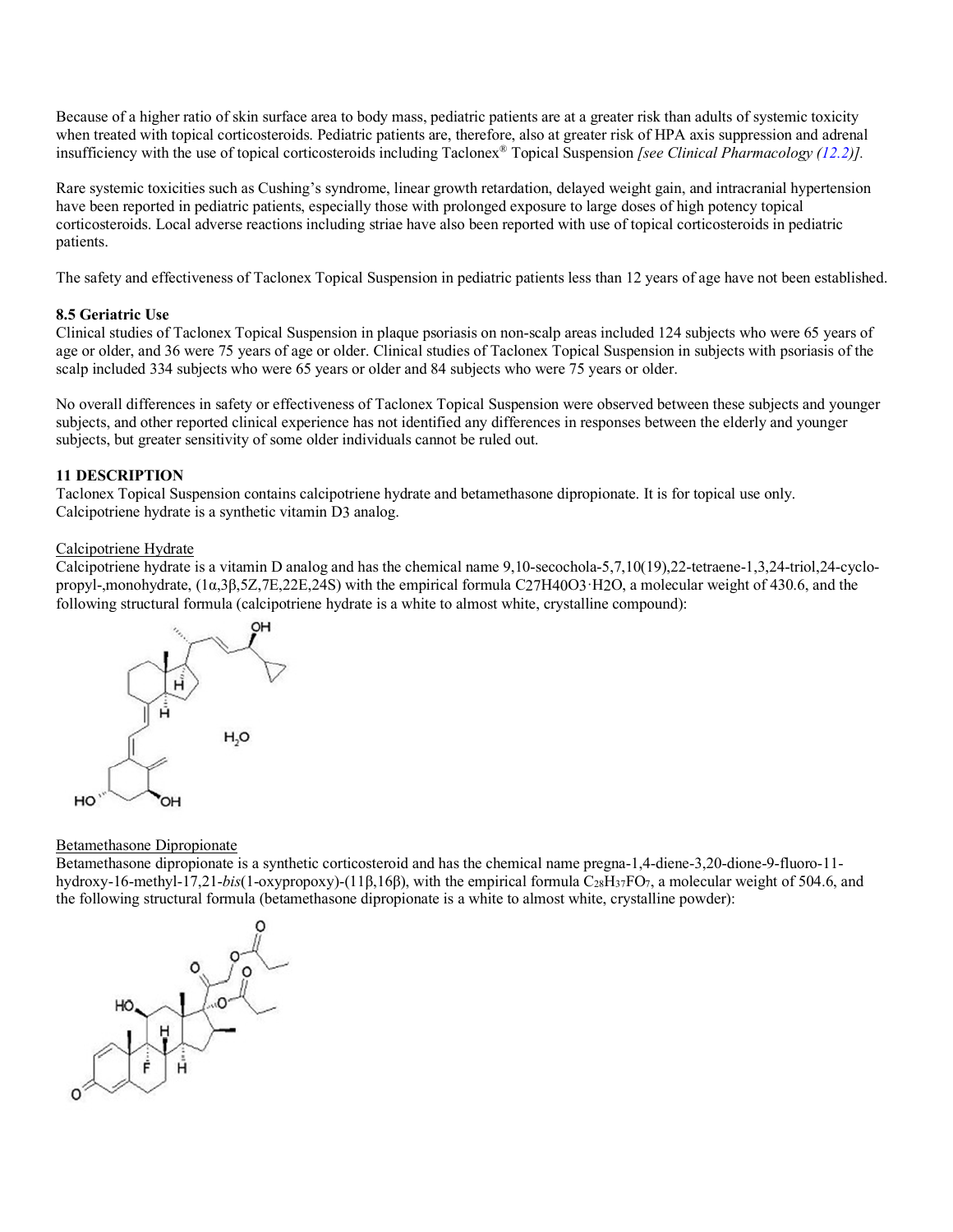## Taclonex® Topical Suspension

Each gram of Taclonex Topical Suspension contains 50 mcg of calcipotriene (equivalent to 52.2 mcg of calcipotriene hydrate) and 0.643 mg of betamethasone dipropionate (equivalent to 0.5 mg of betamethasone) in a base of hydrogenated castor oil, polyoxypropylene stearyl ether, all-*rac*-alpha-tocopherol, butylhydroxytoluene, and mineral oil. TaclonexTopical Suspension is an odorless, clear to slightly off-white suspension.

# <span id="page-6-0"></span>**12 CLINICAL PHARMACOLOGY**

## <span id="page-6-1"></span>**12.1 Mechanism of Action**

Taclonex Topical Suspension combines the pharmacological effects of calcipotriene hydrate as a synthetic vitamin D<sub>3</sub> analog and betamethasone dipropionate as a synthetic corticosteroid. However, while their pharmacologic and clinical effects are known, the exact mechanisms of their actions in the treatment of plaque psoriasis of the scalp and body are unknown.

## <span id="page-6-2"></span>**12.2 Pharmacodynamics**

## Hypothalamic-Pituitary-Adrenal (HPA) Axis Suppression:

HPA axis suppression was evaluated in four trials (Trial A, B, C, and D) following the application of Taclonex Topical Suspension. In all these trials, adrenal suppression was defined by a 30-minute post-stimulation cortisol level ≤18 mcg/dL.

- In Trial A, HPA axis suppression was evaluated in adult subjects  $(N=32)$  with extensive psoriasis involving at least 30% of the scalp and, in total, 15-30% of the body surface area. Treatment consisted of once daily application of TaclonexTopical Suspension on the scalp in combination with TaclonexOintment on the body for 4 to 8 weeks. Adrenal suppression was observed in 5 of 32 subjects (16%) after 4 weeks of treatment and in 2 of 11 subjects (18%) who continued treatment for 8 weeks.
- In Trial B, HPA axis suppression was evaluated in adult subjects  $(N=43)$  with extensive psoriasis involving 15-30% of the body surface area (including the scalp). Treatment consisted of once daily application of Taclonex Topical Suspension to the body (including the scalp in 36 out of 43 subjects) for 4 to 8 weeks. Adrenal suppression was observed in 3 out of 43 subjects (7%) after 4 weeks of treatment and in none of the 36 subjects (0%) who continued treatment for 8 weeks.
- In Trial C, HPA axis suppression was evaluated in pediatric subjects 12 to 17 years (N=30) with plaque psoriasis of the scalp involving at least 20% of the scalp area. Treatment consisted of once daily application of Taclonex Topical Suspension to the affected area on the scalp for up to 8 weeks. Adrenal suppression was observed in 1 of 30 evaluable subjects (3%) after 4 weeks of treatment and in no subjects (0%) who continued treatment for 8 weeks *[see Use in Specific Populations [\(8.4\)](#page-4-1)]*.
- In Trial D, HPA axis suppression was evaluated in a subset of pediatric subjects aged 12 to 17 years (N=31) with plaque psoriasis of the scalp and body involving 10% to 29% of the body surface area. Adrenal suppression was observed in 5 of 31 subjects (16%): 3 subjects after 4 weeks of treatment, 1 subject after 8 weeks of treatment, and 1 subject after both 4 and 8 weeks of treatment *[see Use in Specific Populations [\(8.4\)](#page-4-1)]*.

## Effects on Calcium Metabolism

The effect on calcium metabolism was evaluated following the application of Taclonex Topical Suspension (these trials are described above).

- In Trial A, elevated urinary calcium levels outside the normal range were observed in two subjects (one at 4 weeks and one at 8 weeks).
- In Trial B, there was no change in mean serum or urinary calcium levels. Elevated urinary calcium levels outside the normal range were observed in two subjects (one at 4 weeks and one at 8 weeks).
- In Trial C (N=109), including 31 subjects with at least 20% scalp involvement and 78 subjects with at least  $10\%$  scalp involvement, no cases of hypercalcemia and no clinically relevant changes in urinary calcium were reported.
- In Trial D (N=107), no cases of hypercalcemia and no clinically relevant changes in urinary calcium were reported.

## <span id="page-6-3"></span>**12.3 Pharmacokinetics**

## Absorption

The systemic effect of TaclonexTopical Suspension in psoriasis was investigated in Trials A, B, and D *[see Clinical Pharmacology [\(12.2\)](#page-6-2)].*

In Trial A, the serum levels of calcipotriene and betamethasone dipropionate and their major metabolites were measured after 4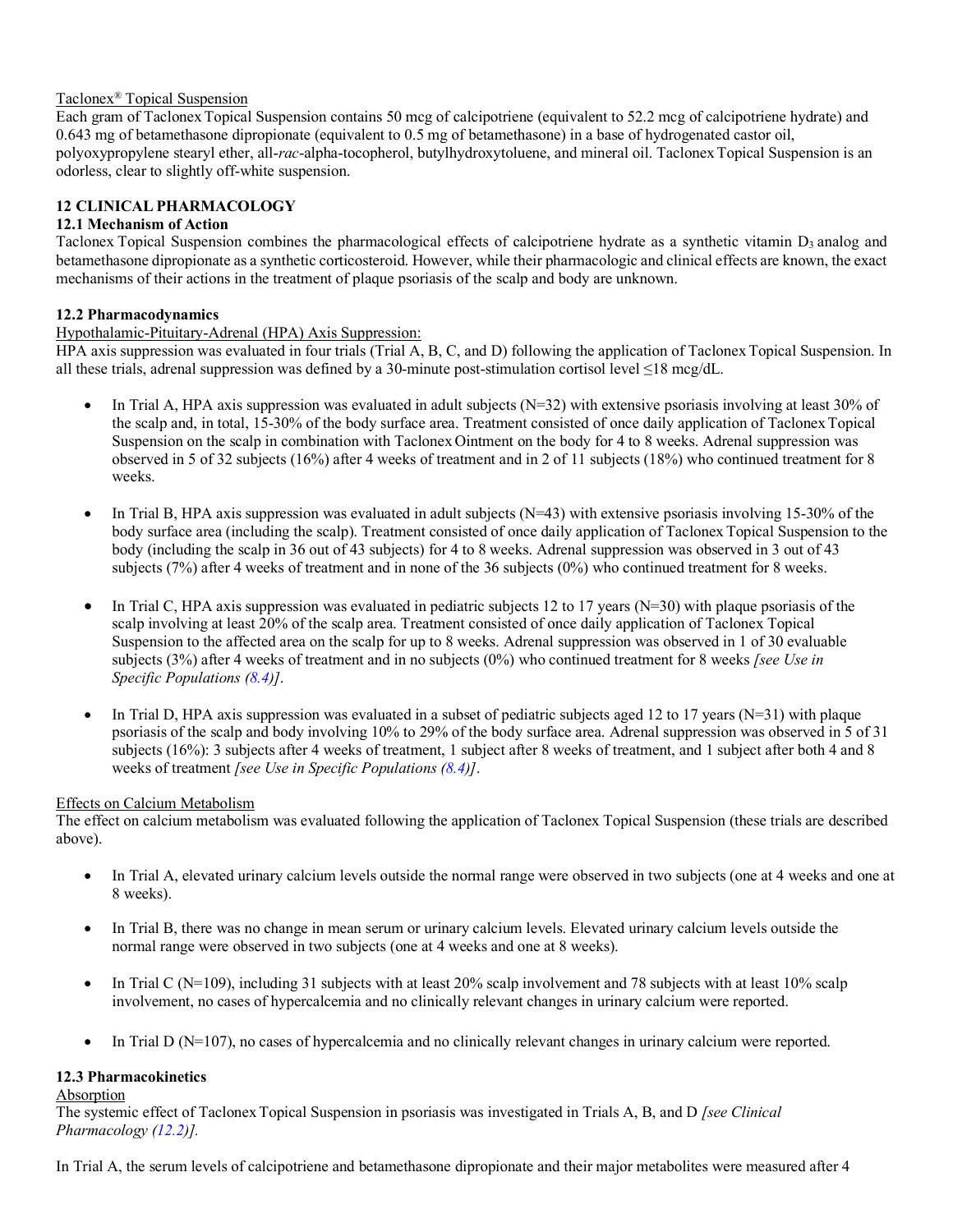and 8 weeks of once daily application of Taclonex® Topical Suspension on the scalp in combination with Taclonex Ointment on the body. Calcipotriene and betamethasone dipropionate were below the lower limit of quantification in all serum samples of the 34 subjects evaluated. However, one major metabolite of calcipotriene (MC1080) was quantifiable in 10 of 34 (29%) subjects at week 4 and in 5 of 12 (42%) subjects at week 8. The major metabolite of betamethasone dipropionate, betamethasone 17 propionate (B17P) was also quantifiable in 19 of 34 (56%) subjects at week 4 and 7 of 12 (58%) subjects at week 8. The serum concentrations for MC1080 ranged from 20-75 pg/mL. The clinical significance of this finding is unknown.

In Trial B, the plasma levels of calcipotriene and betamethasone dipropionate and their major metabolites were measured after 4 weeks of once daily application of Taclonex Topical Suspension. Calcipotriene and its metabolite MC1080 were below the lower limit of quantification in all plasma samples. Betamethasone dipropionate was quantifiable in 4 of 43 (9) subjects. The metabolite of betamethasone dipropionate (B17P) was quantifiable in 16 of 43 (37%) subjects. The plasma concentrations of betamethasone dipropionate ranged from 30.9-63.5 pg/mL and that of its metabolite betamethasone 17-propionate ranged from 30.5-257 pg/mL. The clinical significance of this finding is unknown.

In Trial D, the plasma levels of calcipotriene and betamethasone dipropionate and their major metabolites were measured after 4 weeks of once daily application of Taclonex Topical Suspension. Calcipotriene and its metabolite MC1080 were below the lower limit of quantification in all plasma samples. Betamethasone dipropionate was quantifiable in 4 of 32 (13%) subjects. The metabolite of betamethasone dipropionate (B17P) was quantifiable in 5 of 32 (16%) subjects. The plasma concentrations of betamethasone dipropionate ranged from 41.4-104 pg/mL and that of its metabolite betamethasone 17-propionate ranged from 30.1-126 pg/mL. The clinical significance of this finding is unknown.

## Elimination

#### *Metabolism*

*Calcipotriene:* Calcipotriene metabolism following systemic uptake is rapid and occurs in the liver. The primary metabolites of calcipotriene are less potent than the parent compound.

Calcipotriene is metabolized to MC1046 (the α,ß-unsaturated ketone analog of calcipotriene), which is metabolized further to MC1080 (a saturated ketone analog). MC1080 is the major metabolite in plasma. MC1080 is slowly metabolized to calcitroic acid.

*Betamethasone dipropionate*: Betamethasone dipropionate is metabolized to betamethasone 17-propionate and betamethasone, including the 6ß-hydroxy derivatives of those compounds by hydrolysis. Betamethasone 17-propionate (B17P) is the primary metabolite.

## <span id="page-7-0"></span>**13 NONCLINICAL TOXICOLOGY**

## <span id="page-7-1"></span>**13.1 Carcinogenesis, Mutagenesis, Impairment of Fertility**

When calcipotriene was applied topically to mice for up to 24 months at dosages of 3, 10, and 30 mcg/kg/day (9, 30, and 90) mcg/m<sup>2</sup>/day, respectively), no significant changes in tumor incidence were observed when compared to control.

A 104-week oral carcinogenicity study was conducted with calcipotriene in male and female rats at doses of 1, 5 and 15 mcg/kg/day (6, 30, and 90 mcg/m<sup>2</sup>/day, respectively). Beginning week 71, the dosage for high-dose animals of both genders was reduced to 10 mcg/kg/day (60 mcg/m<sup>2</sup>/day). A treatment-related increase in benign C-cell adenomas was observed in the thyroid of females that received 15 mcg/kg/day. A treatment-related increase in benign pheochromocytomas was observed in the adrenal glands of males that received 15 mcg/kg/day. No other statistically significant differences in tumor incidence were observed when compared to control. The relevance of these findings to patients is unknown.

When betamethasone dipropionate was applied topically to CD-1 mice for up to 24 months at dosages approximating 1.3, 4.2, and 8.5 mcg/kg/day in females, and 1.3, 4.2, and 12.9 mcg/kg/day in males (up to 26 mcg/m<sup>2</sup>/day and 39 mcg/m<sup>2</sup>/day, in females and males, respectively), no significant changes in tumor incidence were observed when compared to control.

When betamethasone dipropionate was administered via oral gavage to male and female Sprague Dawley rats for up to 24 months at dosages of 20, 60, and 200 mcg/kg/day (120, 360, and 1200 mcg/m<sup>2</sup>/day, respectively), no significant changes in tumor incidence were observed when compared to control.

Calcipotriene did not elicit any genotoxic effects in the Ames mutagenicity assay, the mouse lymphoma TK locus assay, the human lymphocyte chromosome aberration test, or the mouse micronucleus test. Betamethasone dipropionate did not elicit any genotoxic effects in the Ames mutagenicity assay, the mouse lymphoma TK locus assay, or in the rat micronucleus test.

Studies in rats with oral doses of up to 54 mcg/kg/day (324 mcg/m<sup>2</sup>/day) of calcipotriene indicated no impairment of fertility or general reproductive performance. Studies in male rats at oral doses of up to 200 mcg/kg/day (1200 mcg/m<sup>2</sup>/day), and in female rats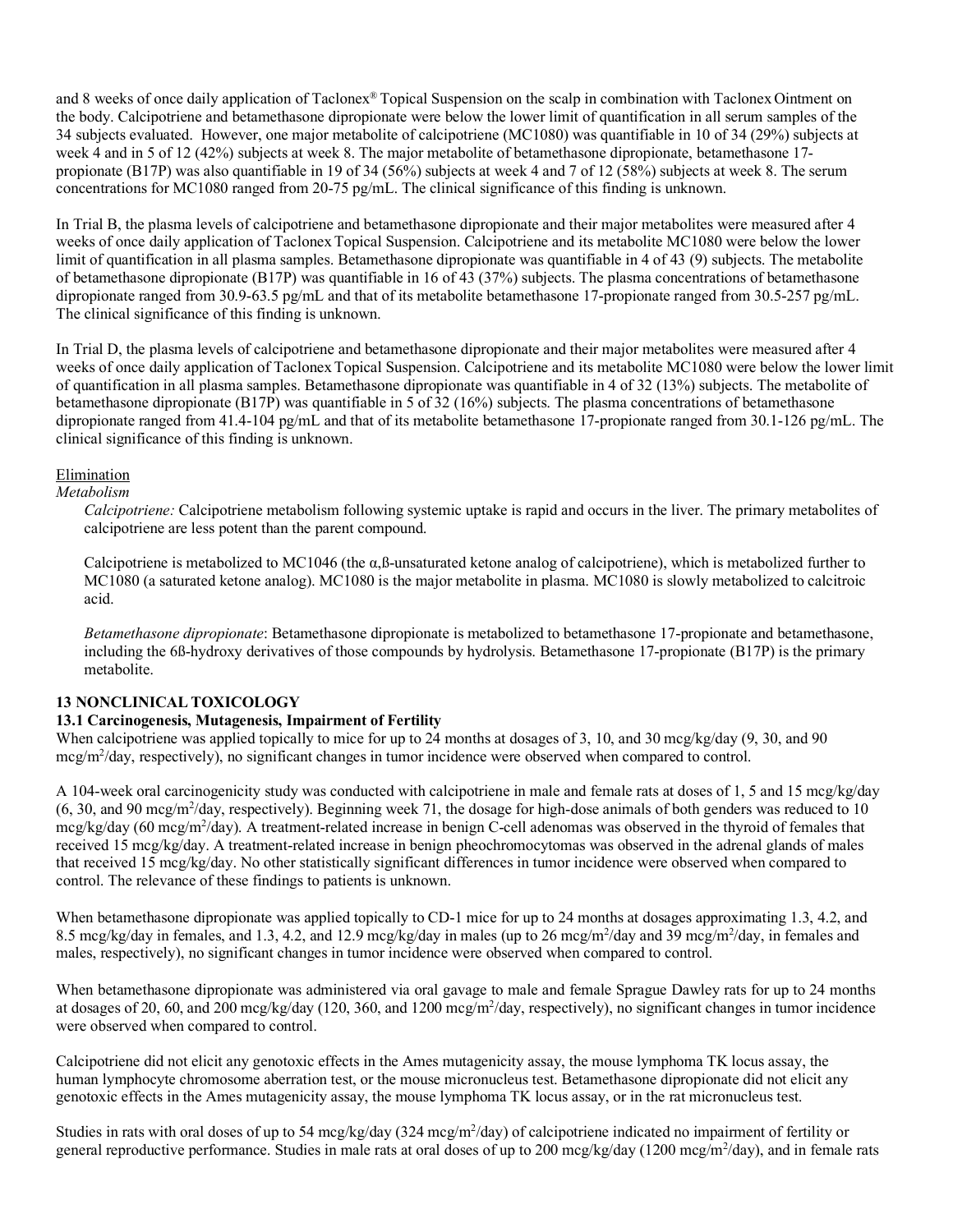at oral doses of up to 1000 mcg/kg/day (6000 mcg/m<sup>2</sup>/day), of betamethasone dipropionate indicated no impairment of fertility.

## <span id="page-8-0"></span>**14 CLINICAL STUDIES**

Clinical Trials Conducted in Subjects 18 Years and Older with Psoriasis of the Scalp

Two multicenter, randomized, double-blind trials were conducted in adult subjects with moderate to very severe psoriasis of the scalp.

- In Trial One, 1,407 subjects were randomized to 1 of 4 treatment groups: Taclonex<sup>®</sup> Topical Suspension, betamethasone dipropionate in the same vehicle, calcipotriene in the same vehicle, or the vehicle alone.
- In Trial Two, 1,280 subjects were randomized to 1 of 3 treatment groups: Taclonex Topical Suspension, betamethasone dipropionate in the same vehicle, or calcipotriene in the same vehicle.

Both trials enrolled subjects with moderate to very severe psoriasis of the scalp. The majority of subjects had disease of moderate severity at baseline. Subjects were treated once daily for 8 weeks. Efficacy was assessed as the proportion of subjects at Week 8 with absent or very mild disease according to the Investigator's Global Assessment of Disease Severity. "Clear" was defined as no evidence of redness, thickness or scaling. "Almost clear" was defined as an overall clinical picture of lesions with the presence of minimal erythema. [Table 2](#page-8-2) contains the response rates in each of these 2 trials.

<span id="page-8-2"></span>

| Table 2. Percentage of Subjects with Clear or Almost Clear Disease<br>According to the Investigator's Global Assessment of Disease Severity in Trials on the Scalp |                                              |                                                 |                          |           |  |  |
|--------------------------------------------------------------------------------------------------------------------------------------------------------------------|----------------------------------------------|-------------------------------------------------|--------------------------|-----------|--|--|
|                                                                                                                                                                    | <b>Taclonex Topical</b><br><b>Suspension</b> | <b>Betamethasone</b><br>Dipropionate in vehicle | Calcipotriene in vehicle | Vehicle   |  |  |
| <b>Trial One</b>                                                                                                                                                   | $(N=494)$                                    | $(N=531)$                                       | $(N=256)$                | $(N=126)$ |  |  |
| Week 2                                                                                                                                                             | 55.5%                                        | 46.1%                                           | 18.4%                    | $9.5\%$   |  |  |
| Week 8                                                                                                                                                             | 70.0%                                        | 63.1%                                           | 36.7%                    | 19.8%     |  |  |
| <b>Trial</b><br>Two                                                                                                                                                | $(N=512)$                                    | $(N=517)$                                       | $(N=251)$                |           |  |  |
| Week 2                                                                                                                                                             | 47.1%                                        | $36.4\%$                                        | 12.7%                    |           |  |  |
| Week 8                                                                                                                                                             | 67.2%                                        | 59.6%                                           | 41.0%                    |           |  |  |

## Clinical Trials Conducted in Subjects 18 Years and Older with Psoriasis of the Body

One multicenter, randomized, double-blind trial was conducted in subjects with mild to moderate plaque psoriasis on nonscalp areas, excluding face, axillae, and groin. In this trial, 1152 subjects were randomized to 1 of 4 treatment groups: TaclonexTopical Suspension, betamethasone dipropionate in the same vehicle, calcipotriene in the same vehicle, or the vehicle alone. Seventy eight percent (78%) of subjects had disease of moderate severity at baseline. Subjects were treated once daily for 8 weeks. Efficacy was assessed at Week 4 and Week 8 as the proportion of subjects who were "Clear" or "Almost clear" according to the Investigator's Global Assessment of Disease Severity. Subjects with mild disease at baseline were required to be "Clear" to be considered a success. [Table 3](#page-8-3) contains the response rates in this trial.

<span id="page-8-3"></span>

| Table 3. Percentage of Subjects with Clear or Almost Clear Disease<br>According to the Investigator's Global Assessment of Disease Severity* in Trial on the Body |                                              |                                                    |                             |          |  |  |
|-------------------------------------------------------------------------------------------------------------------------------------------------------------------|----------------------------------------------|----------------------------------------------------|-----------------------------|----------|--|--|
|                                                                                                                                                                   | <b>Taclonex Topical</b><br><b>Suspension</b> | <b>Betamethasone</b><br>Dipropionate in<br>vehicle | Calcipotriene in<br>vehicle | Vehicle  |  |  |
|                                                                                                                                                                   | $(N=482)$                                    | $(N=479)$                                          | $(N=96)$                    | $(N=95)$ |  |  |
| Week 4                                                                                                                                                            | 13.3%                                        | 12.5%                                              | $5.2\%$                     | $2.1\%$  |  |  |
| Week 8                                                                                                                                                            | 29.0%                                        | 21.5%                                              | 14.6%                       | $6.3\%$  |  |  |

\* Subjects with mild disease at baseline were required to be "Clear" to be considered a success.

## <span id="page-8-1"></span>**16 HOW SUPPLIED/STORAGE ANDHANDLING**

Taclonex (calcipotriene and betamethasone dipropionate) Topical Suspension, 0.005%/0.064% is a viscous, nearly odorless, almost clear, colorless to slightly off-white suspension. It is available as:

- 60 gram bottle (NDC 50222-501-06)
- 120 gram (2 bottles of 60 gram) (NDC 50222-501-66)

Store between 20°C - 25°C (68°F - 77°F); excursions permitted between 15°C - 30°C (59°F - 86°F). [See USP controlled room temperature]. Do not refrigerate.

Keep the bottle in the carton when not in use. Unused product should be discarded six months after the bottle has been opened.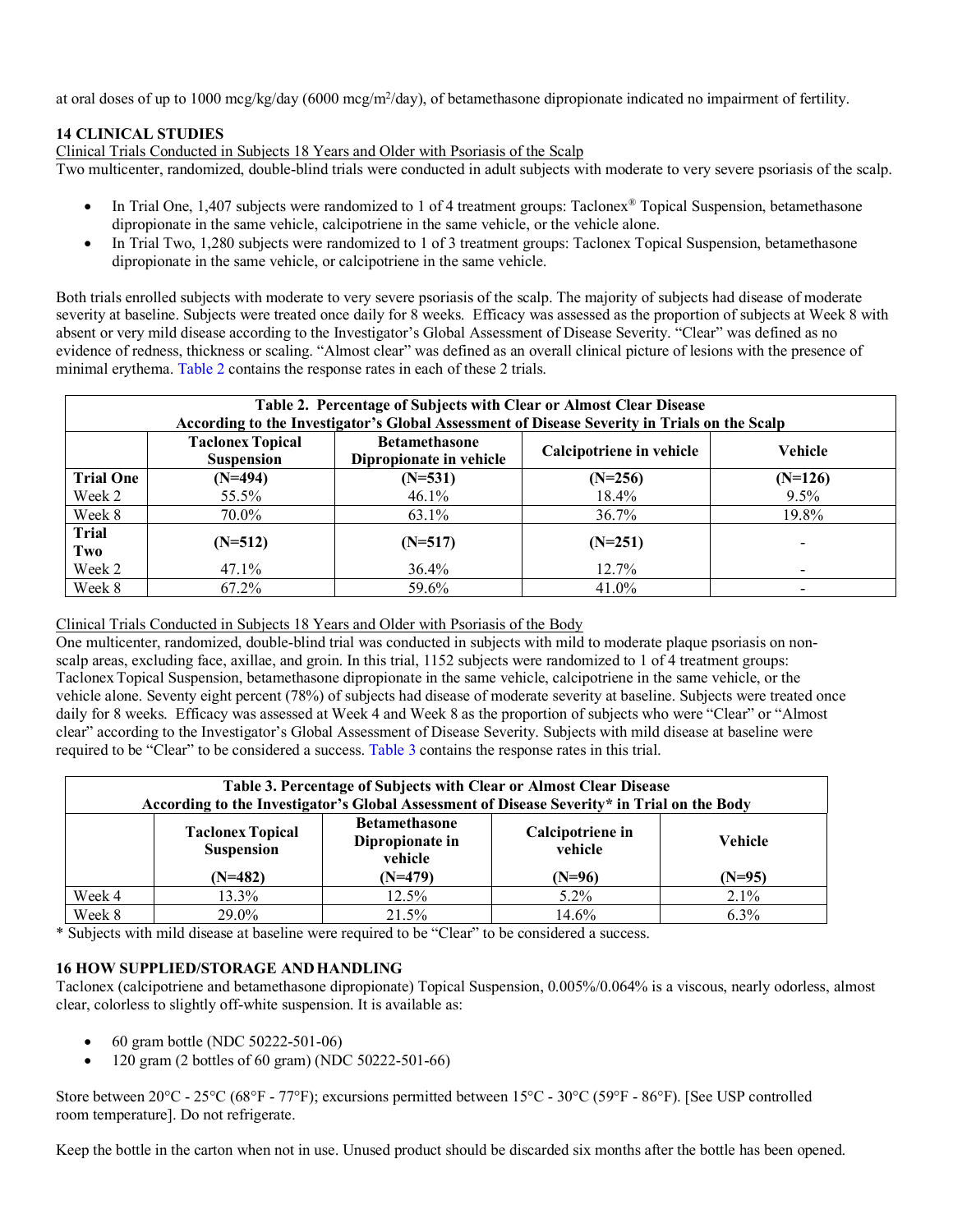Shake before use. Keep out of reach of children.

## <span id="page-9-0"></span>**17 PATIENT COUNSELINGINFORMATION**

See FDA-approved patient labeling [\(Patient Information](#page-10-0) and [Instructions for Use\)](#page-12-0).

## Administration Instructions

- Instruct pediatric patients (12 to 17 years) not to use more than 60 grams per week.
- Instruct adult patients (18 years and older) not to use more than 100 grams per week.
- Instruct patients to discontinue therapy when control is achieved unless directed otherwise by the healthcare provider.
- Advise patients not to apply Taclonex<sup>®</sup> Topical Suspension to the scalp in the 12 hours before or after any chemical treatments to the hair since hair treatments may involve strong chemicals. Talk with the healthcare provider first.
- Inform patients that they should not take a bath or shower or wash their hair right after application of Taclonex Topical Suspension.
- Advise patients to avoid use of Taclonex Topical Suspension on the face, underarms, groin or eyes. If this medicine gets on face or in eyes, wash area right away.
- Advise patients not to occlude the treatment area with a bandage or other covering unless directed by the healthcare provider.
- Instruct patients to shake bottle prior to using TaclonexTopical Suspension and to wash hands after application.

## Local Reactions and Skin Atrophy

Advise patients that local reactions and skin atrophy are more likely to occur with occlusive use, prolonged use or use of higher potency corticosteroids.

## Hypercalcemia and Hypercalciuria

Advise patients that hypercalcemia and hypercalciuria have been observed with the use of Taclonex Topical *Suspension [see Warnings and Precautions [\(5.1\)](#page-1-5)].*

## HPA Axis Suppression, Cushing's Syndrome, and Hyperglycemia

Advise patients that Taclonex Topical Suspension can cause HPA axis suppression, Cushing's syndrome, and/or hyperglycemia *[see Warnings and Precautions [\(5.2\)](#page-1-6)].*

## Ophthalmic Adverse Reactions

Advise patients to avoid contact of Taclonex Topical Suspension with eyes and to report any visual symptoms *[see Warnings and Precautions [\(5.5\)](#page-2-2)].*

## Possible Avoidance of Other Products Containing Calcipotriene or a Corticosteroid

Instruct patients not to use other products containing calcipotriene or a corticosteroid with TaclonexTopical Suspension without first talking to the healthcare provider.

#### Pregnancy and Lactation

- Advise pregnant women that Taclonex Topical Suspension may increase the potential risk of having a low birth weight infant and to use Taclonex Topical Suspension on the smallest area of skin and for the shortest duration possible *[see Use in Specific Populations [\(8.1\)](#page-3-2)].*
- Advise breastfeeding women not to apply Taclonex Topical Suspension directly to the nipple and areola to avoid direct infant exposure *[see Use in Specific Populations [\(8.2\)](#page-4-0)]*.

Manufactured by: LEO Laboratories Ltd., 285 Cashel Road, Dublin 12, Ireland Distributed by: LEO Pharma Inc., Madison, NJ 07940, USA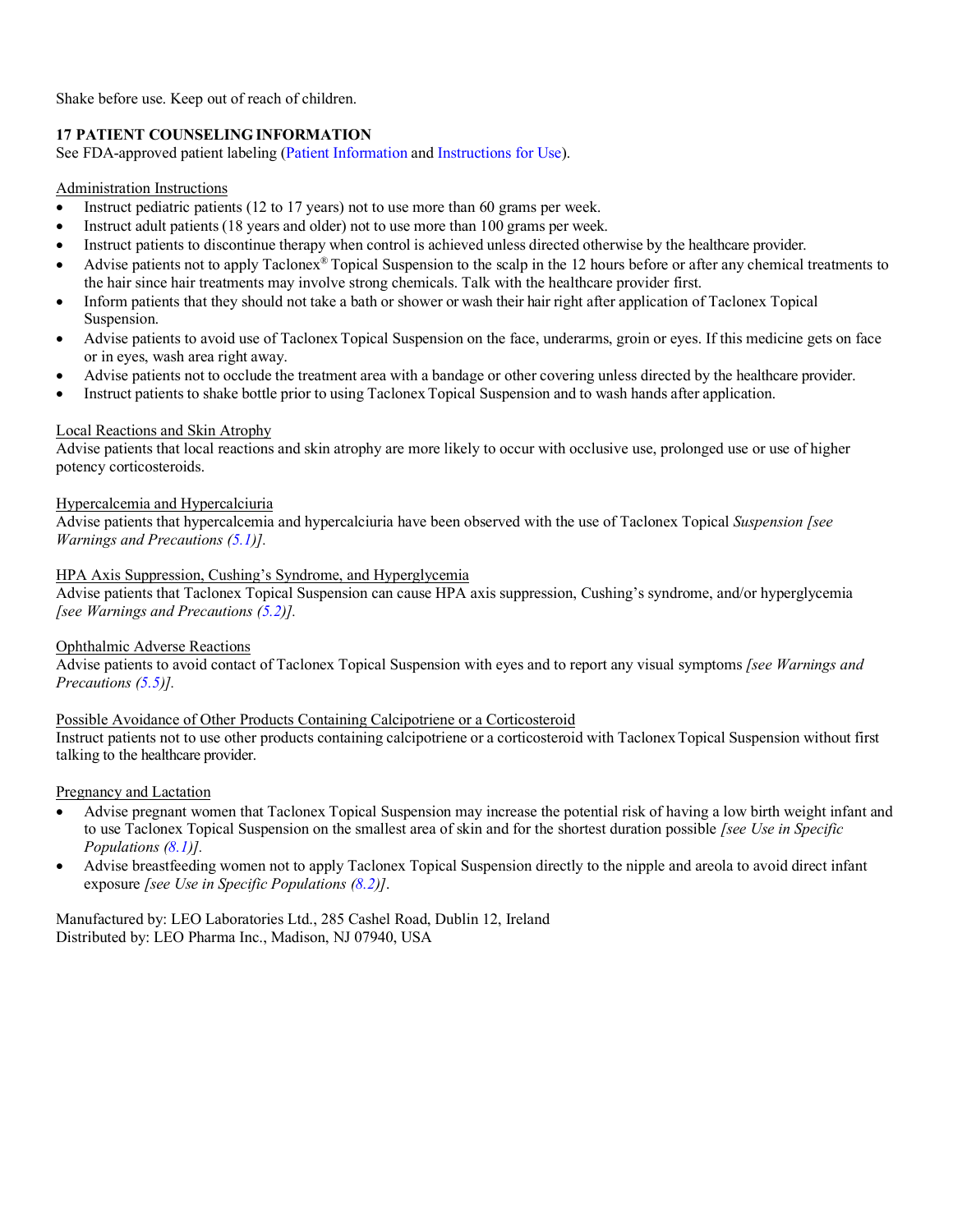## **PATIENT INFORMATION TACLONEX®** (TAK-lo-NEKS) **(calcipotriene and betamethasone dipropionate) Topical Suspension**

<span id="page-10-0"></span>**Important:** Taclonex Topical Suspension is for use on skin only (topical). Do not get Taclonex Topical Suspension near or in your mouth, eyes, or vagina.

There are other medicines that contain the same medicine that is in Taclonex Topical Suspension and are used to treat plaque psoriasis. Do not use other products containing calcipotriene or a corticosteroid medicine with Taclonex Topical Suspension without talking to your healthcare provider first.

## **What is Taclonex Topical Suspension?**

Taclonex Topical Suspension is a prescription medicine used on the skin (topical) to treat plaque psoriasis of the scalp and body in people 12 years and older.

It is not known if Taclonex Topical Suspension is safe and effective in children under 12 years of age.

# **Before you use Taclonex Topical Suspension, tell your healthcare provider about all of your medical conditions, including if you:**

- have a calcium metabolism disorder.
- have thinning skin (atrophy) at the treatment site.
- are pregnant or plan to become pregnant. It is not known if Taclonex Topical Suspension will harm your unborn baby. Taclonex Topical Suspension may increase your chance of having a low birth weight baby. If you use Taclonex Topical Suspension during pregnancy, use Taclonex Topical Suspension on the smallest area of the skin and for the shortest time needed.
- are breastfeeding or plan to breastfeed. It is not known if Taclonex Topical Suspension passes into your breast milk. Breastfeeding women should use Taclonex Topical Suspension on the smallest area of the skin and for the shortest time needed. Do not apply Taclonex Topical Suspension directly to the nipple and areola to avoid contact with your baby.

**Tell your healthcare provider about all the medicines you take, including prescription and over-thecounter medicines, vitamins, and herbal supplements.**

# **How should I use Taclonex Topical Suspension?**

## **See the "Instructions for Use" for detailed information about the right way to use Taclonex Topical Suspension.**

- Use Taclonex Topical Suspension exactly as your healthcare provider tells you to use it.
- Your healthcare provider should tell you how much Taclonex Topical Suspension to use and where to use it.
- Apply Taclonex Topical Suspension to affected areas on the scalp and body 1 time a day for up to 8 weeks. You should stop treatment when your plaque psoriasis is under control, unless your healthcare provider gives you other instructions.
- If you are 12 to 17 years of age, you should not use more than 60 grams of Taclonex Topical Suspension in **1 week**.
- If you are 18 years of age or older, you should not use more than 100 grams of Taclonex Topical Suspension in **1 week**.
- Do not use Taclonex Topical Suspension longer than prescribed. Using too much Taclonex Topical Suspension, or using it too often, or for too long can increase your risk for having serious side effects.
- Do not apply Taclonex Topical Suspension to the scalp in the 12 hours before or after any chemical treatments to your hair. Since hair treatments may involve strong chemicals, talk with your healthcare provider first.
- Do not use Taclonex Topical Suspension in the mouth, eyes, or vagina.
- Do not use Taclonex Topical Suspension on your face, groin, or armpits, or if you have thinning of your skin (atrophy) at the treatment site.
- If you accidentally get Taclonex Topical Suspension on your face or in your eyes, wash the area with water right away.
- Wash your hands after applying Taclonex Topical Suspension.
- Do not take a bath or shower or wash your hair right after applying Taclonex Topical Suspension as the medicine will not work as well to treat your psoriasis.
- **Do not bandage or cover the treated skin area, unless instructed by your healthcare provider.**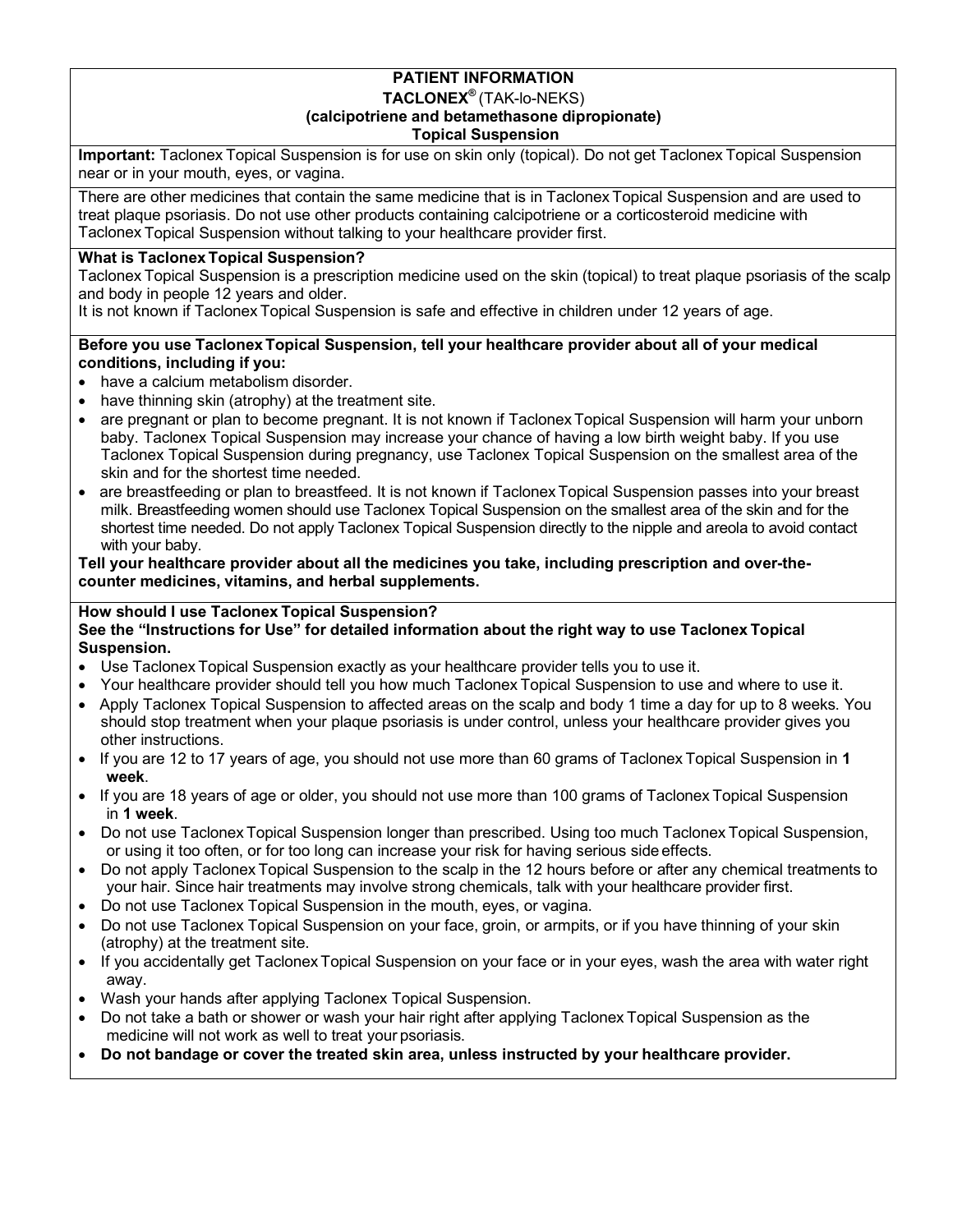## **What are the possible side effects of Taclonex® Topical Suspension? Taclonex Topical Suspension may cause serious side effects, including:**

# • **Too much calcium in your blood or urine.** Your healthcare provider may tell you to stop or temporarily stop

- treatment with Taclonex Topical Suspension if you have too much calcium in your blood or urine.
- **Taclonex Topical Suspension can pass through your skin.** Too much Taclonex Topical Suspension passing through your skin can cause your adrenal glands to stop working properly. Your healthcare provider may do blood tests to check for adrenal gland problems.
- **Cushing's syndrome**, a condition that happens when your body is exposed to large amounts of the hormone cortisol.
- **High blood sugar (hyperglycemia).**
- **Skin problems. Tell your healthcare provider if you have any skin problems, including:**
	- o thinning of your skin o dryness
		-
	- o burning o changes in skin color<br>
	o inflammation o changes in skin color<br>
	o redness o inflammation o redness<br>
	o itching o redness<br>
	o infection
	-
	-
- 
- 
- o itching o infection
- o irritation o raised bumps on your skin
- **Eye problems.** Using Taclonex Topical Suspension may increase your chance of getting cataracts and glaucoma. Do not get Taclonex Topical Suspension in your eyes because it may cause eye irritation. Tell your healthcare provider if you have blurred vision or other vision problems during treatment with Taclonex Topical Suspension. **The most common side effects of Taclonex Topical Suspension** include inflamed hair pores (folliculitis) and skin burning.

Call your doctor for medical advice about side effects. You may report side effects to FDA at 1-800-FDA-1088.

# **How should I store Taclonex Topical Suspension?**

- Store Taclonex Topical Suspension at room temperature between 68°F to 77°F (20°C to 25°C).
- Do not refrigerate **Taclonex Topical Suspension.**
- Keep the bottle in the carton when not in use.
- Throw away (discard) unused Taclonex Topical Suspension 6 months after it has been opened.

**Keep Taclonex Topical Suspension and all medicines out of reach of children.**

## **General information about Taclonex Topical Suspension.**

Medicines are sometimes prescribed for purposes other than those listed in a Patient Information leaflet. Do not use Taclonex Topical Suspension for a condition for which it was not prescribed. Do not give Taclonex Topical Suspension to other people, even if they have the same symptoms you have. It may harm them.

You can ask your pharmacist or healthcare provider for information about TaclonexTopical Suspension that is written for health professionals.

## **What are the ingredients in Taclonex Topical Suspension?**

**Active ingredients:** calcipotriene and betamethasone dipropionate.

**Inactive ingredients:** hydrogenated castor oil, polyoxypropylene stearyl ether, all-*rac*-alpha-tocopherol, butylhydroxytoluene and mineral oil.

Manufactured by: LEO Laboratories Ltd., 285 Cashel Road, Dublin 12, Ireland Distributed by: LEO Pharma Inc., Madison, NJ 07940, USA For more information, go to [www.taclonex.com](http://www.taclonex.com/) or call 1-877-494-4536.

This Patient Information has been approved by the U.S. Food and Drug Administration. Revised: 7/2019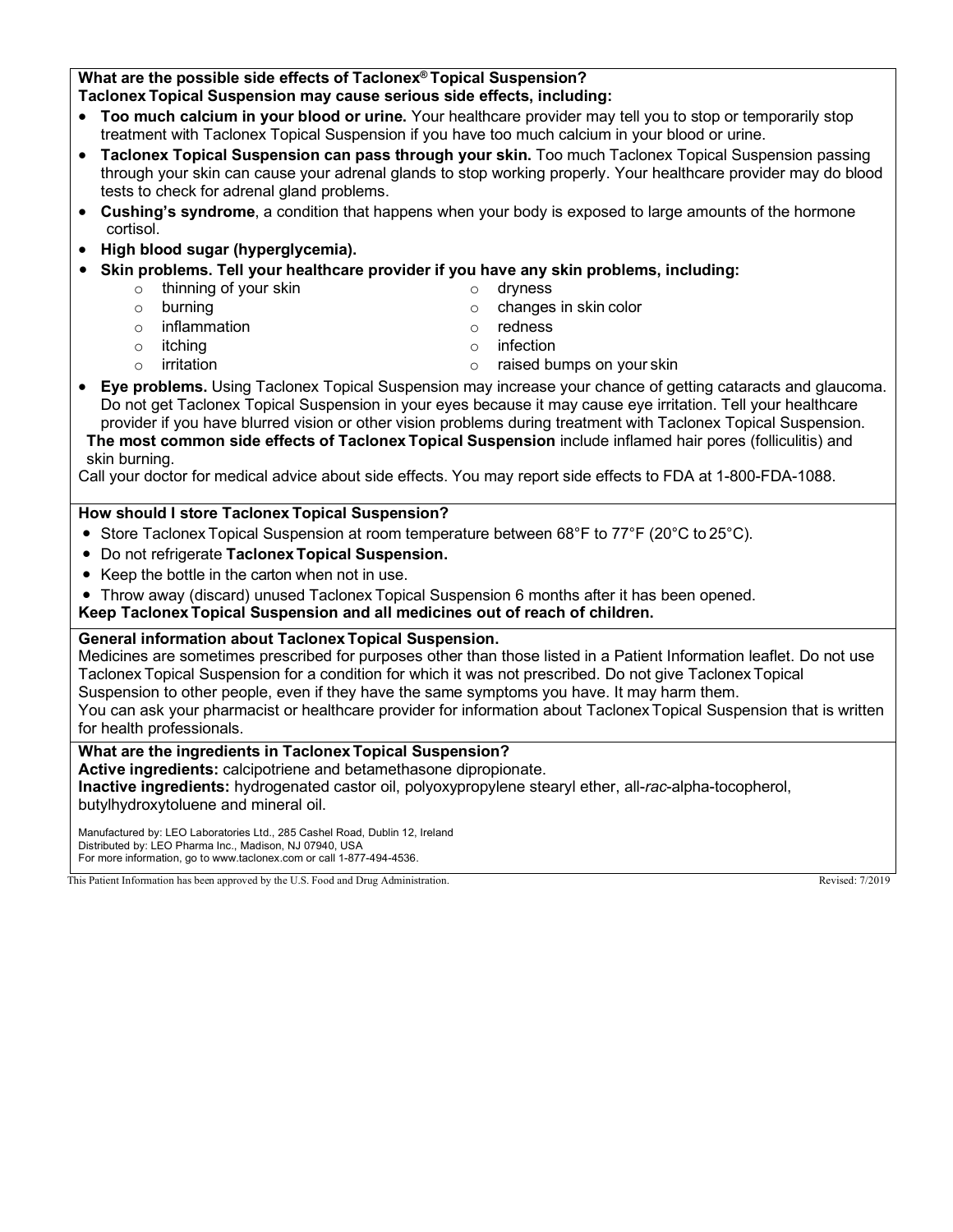# **INSTRUCTIONS FOR USE TACLONEX® (TAK-lo-NEKS)**

# **(calcipotriene and betamethasone dipropionate)**

## **Topical Suspension**

<span id="page-12-0"></span>**Important:** Taclonex Topical Suspension is for use on skin only (topical). Do not get Taclonex Topical Suspension near or in your mouth, eyes, or vagina.

**Read this Instructions for Use before you start using Taclonex Topical Suspension** and each time you get a refill. There may be new information. This information does not take the place of talking with your healthcare provider about your medical condition or treatment.

## **How to apply Taclonex Topical Suspension to your body:**

Follow your healthcare provider's instructions of how much Taclonex Topical Suspension to use and where to use it. Apply Taclonex Topical Suspension directly to areas affected by plaque psoriasis and gently rub in. Wash your hands after applying Taclonex Topical Suspension, unless you are treating areas on your hands.

## **How to apply Taclonex Topical Suspension to your scalp:**

You do not need to wash your hair before you apply Taclonex Topical Suspension.